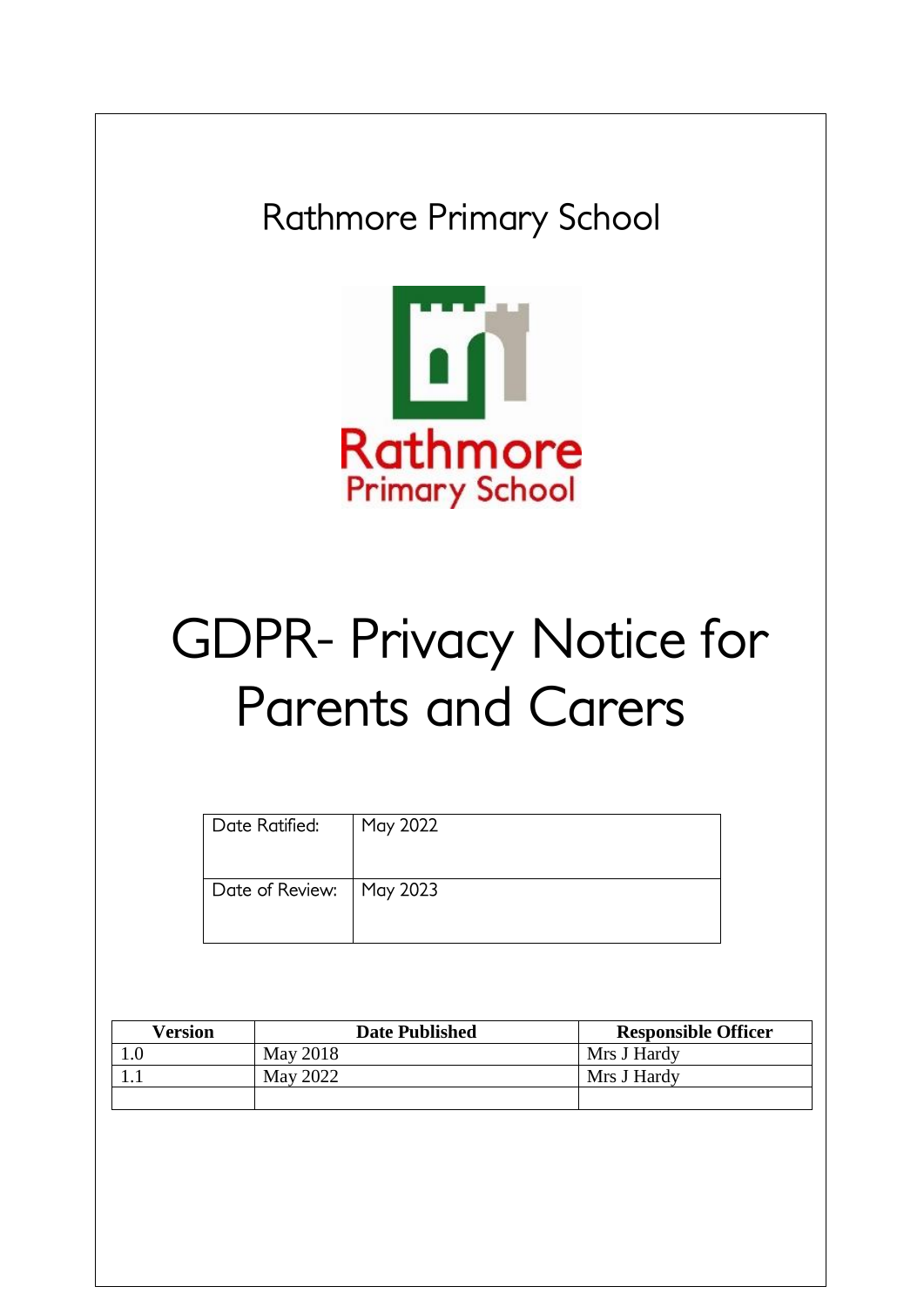## **A PRIVACY NOTICE**

## **FOR PUPILS & PARENTS/FAMILIES/CARERS/LEGAL GUARDIANS REGARDING USE OF PERSONAL INFORMATION IN EDUCATIONAL SETTINGS**

## **ABOUT US**

Rathmore Primary School is the data controller of the personal information we hold about our pupils and their parents/families/carers/legal guardians. This means that we are responsible for deciding how we hold and use the personal information which we collect.

We are required under the General Data Protection Regulation (GDPR) to notify you of the information contained in this privacy notice.

We collect and use pupil information under the Education Act (Northern Ireland) 2014 and other legislation. You may find the specific legislation at https://www.education-ni.gov.uk/departmenteducation-legislation.

The majority of pupil information you provide to us is information which you are legally obliged to provide but some pupil information is provided to us on a voluntary basis. When collecting information from you we will inform you whether you are required to provide certain pupil information to us or if you have a choice in this.

This notice applies to prospective, current and former pupils and their families/carers/legal guardians and those applying for a place at the school and their families/carers/legal guardians. We may update this notice at any time but if we do so, we will inform you as soon as reasonably practicable.

It is important that you read and retain this notice, together with any other privacy notice we may provide on specific occasions when we are collecting or processing personal information about you, so that you are aware of how and why we are using such information and what your rights are under the GDPR.

If you have any questions about this privacy notice or how we handle personal information, please contact the Principal who will deal with your query. The Principal can be contacted by phoning the School Office.

Our Data Protection Officer is Education Authority and it monitors the school's data protection procedures to ensure they meet the standards and requirements of the GDPR. Please contact Data Protection Officer at the Education Authority.

You have the right to make a complaint at any time to the Information Commissioner's Office (ICO), the UK supervisory authority for data protection issues. The ICO's details are as follows:

## **The Information Commissioner's Office – Northern Ireland**

3rd Floor 14 Cromac Place, Belfast BT7 2JB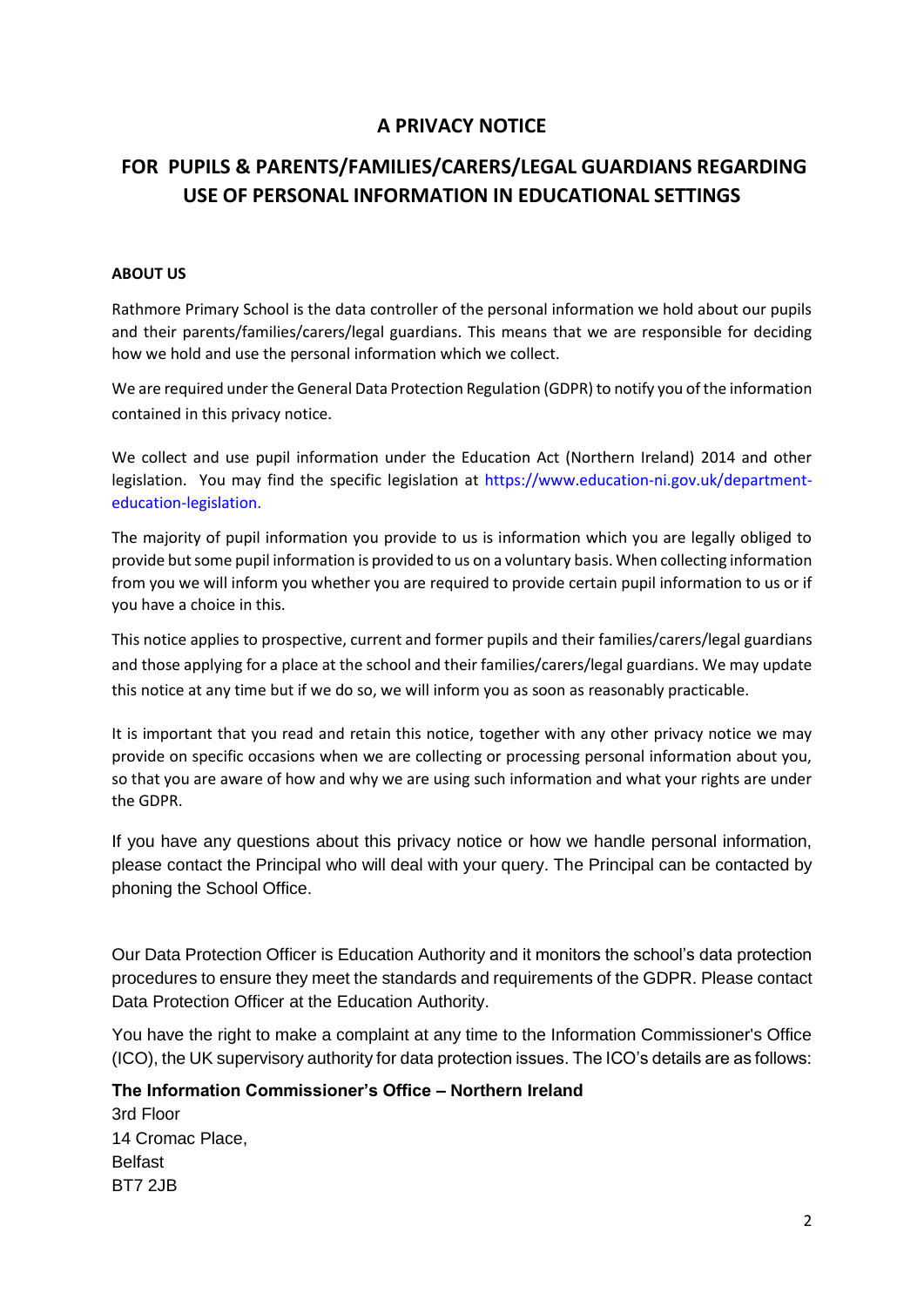Telephone: 028 9027 8757 / 0303 123 1114 Email: ni@ico.org.uk

## **HOW DO WE COLLECT AND HOLD PERSONAL INFORMATION?**

We collect some personal information about our pupils and their families/carers/legal guardians during a pupil's application process to the school.

We will sometimes collect additional information from third parties such as the Education Authority, Department of Education, examination board or previous school attended by a pupil.

We mainly collect personal information about our pupils and their families/carers/legal guardians throughout the course of the pupil's time at the school, for instance when completing educational visit consent forms, from statutory curriculum assessments and throughout our relationship with a pupil when we are exercising our legal obligations as a public educational body and during our pastoral care.

#### **WHAT PERSONAL INFORMATION DO WE COLLECT, STORE AND USE ABOUT OUR PUPILS?**

Personal information is information that identifies you and relates to you. We will collect, store and use the following categories of personal information about our pupils:

- Personal information (such as name, age, date of birth, photographs and unique pupil number)
- Contact information (such as address, emergency contact information and telephone number)
- Attendance information (such as sessions attended, number of absences and absence reasons)
- Assessment information (such as statutory assessment process, GCSE and post-16 qualifications and standardised tests provided by commercial companies)
- Exclusion and behavioural information
- CCTV footage captured in school and other information obtained through electronic means
- Non-sensitive characteristic information (such as free school meal eligibility)
- Special categories of information (such as ethnicity, language, country of birth, nationality, information regarding health, special educational needs, allergies and disability).

## **WHAT PERSONAL INFORMATION DO WE COLLECT, STORE AND USE ABOUT OUR PUPILS'/ PARENTS/FAMILIES/CARERS/LEGAL GUARDIANS?**

We will collect, store and use the following categories of personal information about our pupils'/parents/families/carers/legal guardians:

- Personal information (such as name, age, date of birth and photographs)
- Contact information (such as address and telephone number)
- Financial information (such as bank account details and payment history)
- CCTV footage captured in school and other information obtained through electronic means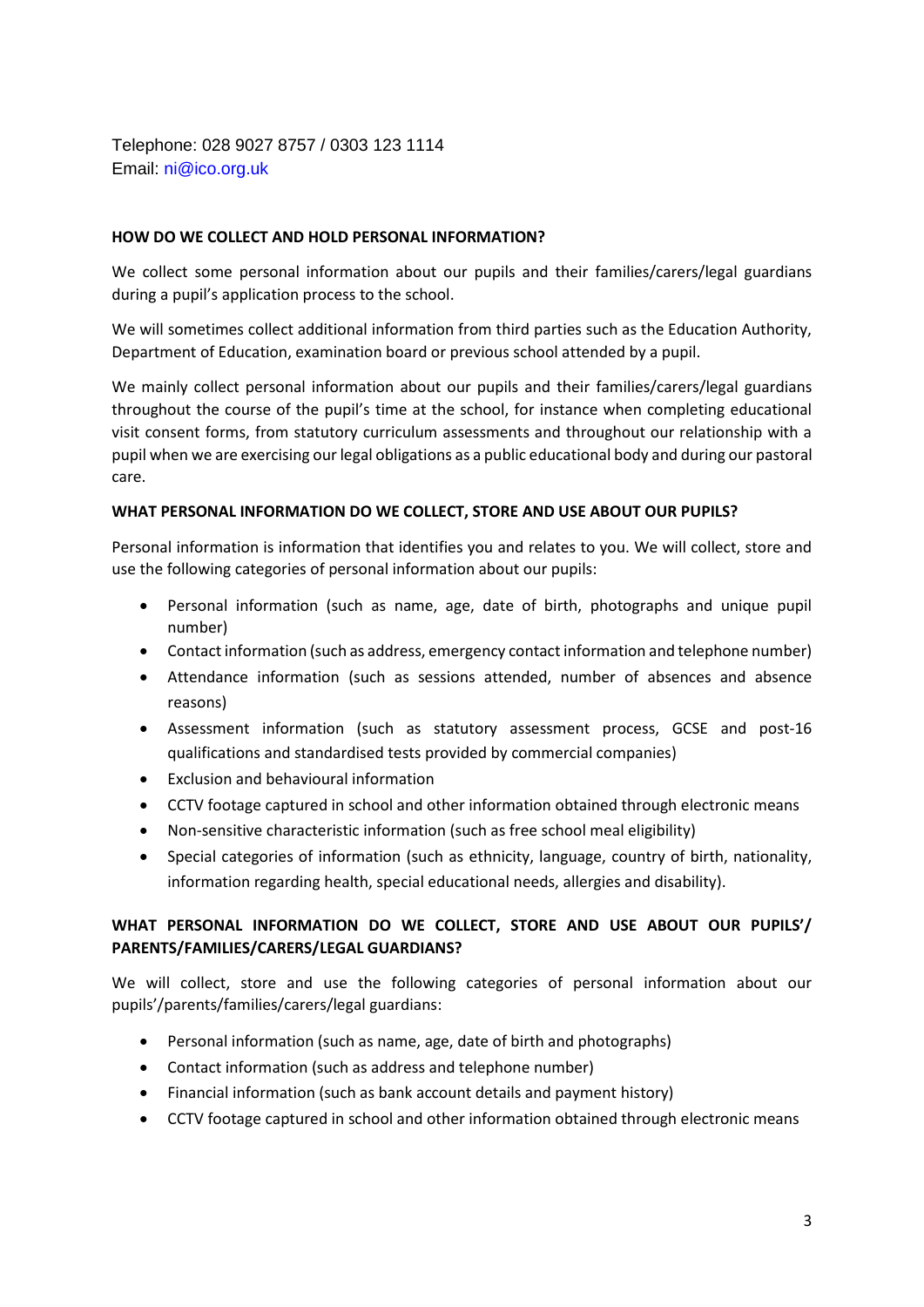# 4

## **CONSENT**

Whilst the majority of the personal data provided to the school is required for us to comply with our legal obligations, some of that information is provided on a voluntary basis through parental consent

For example:

**Communications**

- For example:
	- -

o to foster links between the school and the local community, including

fundraising events

- 
- 
- 
- 

o to manage a pupil's absence

- 
- o to assess the quality of our services
- **Business Continuity**

For example: o to safeguard pupils

- 
- 
- 
- 
- 
- 
- **Safeguarding & Child Protection**
- 

For example:

**Teaching & Learning**

progress

pupil.

For example:

- o to comply with health and safety obligations
- o to comply with the law regarding data sharing
- 
- **Access to Systems**

For example:

o to support pupil learning

# **Sound Financial Management**

# For example

o to provide more efficient means of payment for school facilities such as catering services

**Statutory Returns**

interests (or someone else's interests). For example, when investigating a complaint made by another We keep personal information electronically on the School's information management systems, the

those of a third party) and your interests and fundamental rights do not override those interests. For example, the school has a legitimate interest in providing pupils with an education, safeguarding and promoting pupil welfare, facilitating the efficient operation of the school. We may also use your personal information, less frequently to protect a pupil's or their family's

Situations in which we will use personal data, including special category data, include:

information relating to our pupils and their parents/families/carers/legal guardians where we need to comply with our legal obligations and where it is needed in the public interest for us to exercise our authority as a public educational body. In some cases we may use personal information where it is necessary for our legitimate interests (or

School's IT network, or manually in indexed filing systems.

o to monitor and report on pupil

For example:

- o to monitor equal opportunities
- o to provide appropriate pastoral care

**Security**

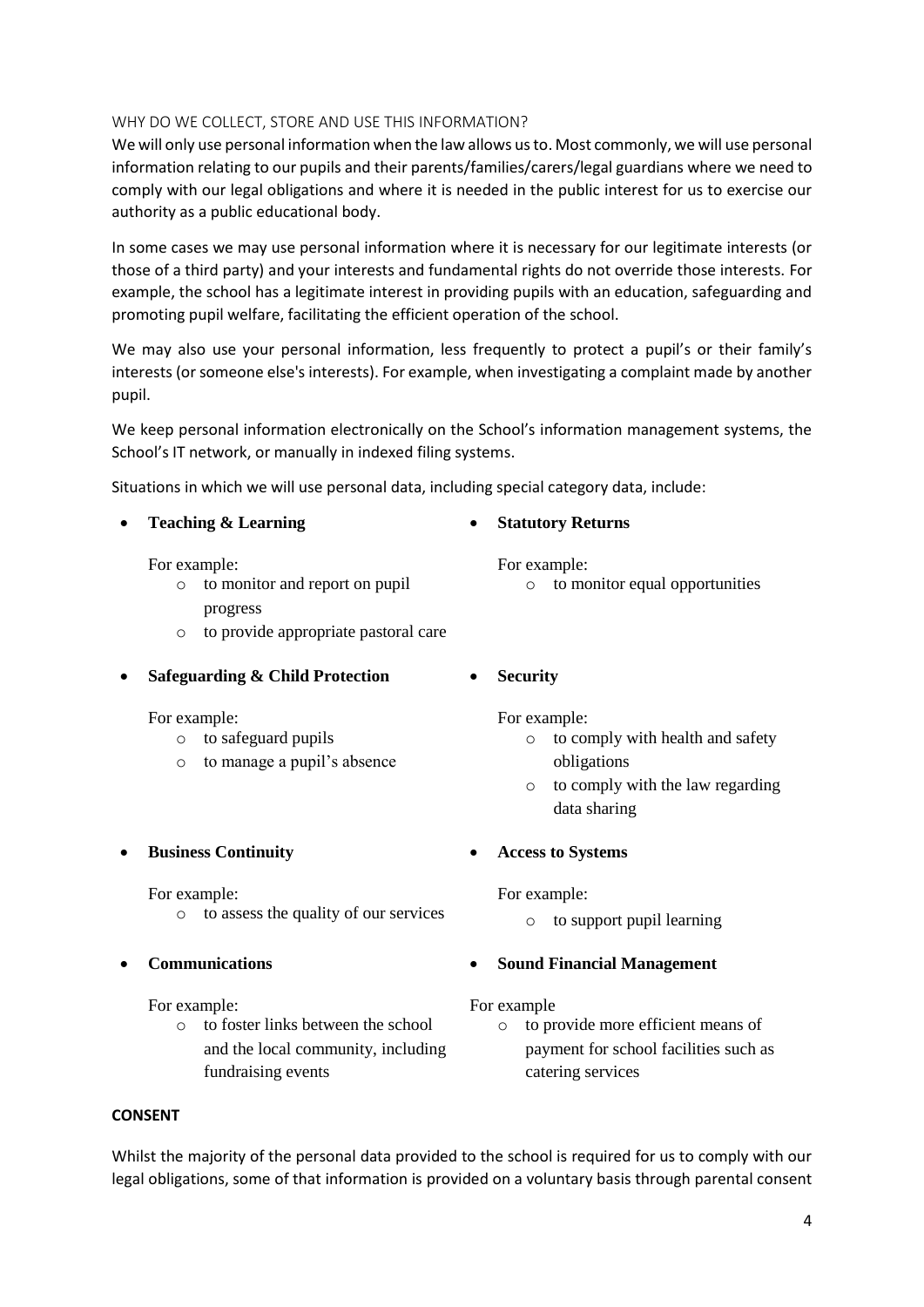(namely, a parent's/carer's/legal guardian's express agreement). A pupil aged 13 or over is considered capable of giving consent themselves and will not require express agreement from a parent/carer/legal guardian. However, if a child is not considered capable of giving consent themselves for example, due to an identified special educational need, an adult with parental responsibility may exercise the child's data protection rights on their behalf.

Where we need consent, the school will provide the person with parental responsibility for a pupil with a specific and clear notice which explains the reasons why the data is being collected and how the data will be used. You should be aware if you do not consent to our collection of this type of data, this will not affect the standard of education we deliver to the pupil.

If we ask for your consent to use personal information, you can take back this consent at any time. Please contact the school if you would like to withdraw any consent you have given.

Please be aware that we do not need to obtain parental consent if personal data is to be processed for the purposes of obtaining counselling services for the child.

## **HOW LONG IS THE INFORMATION STORED FOR?**

We will only keep personal information for as long as necessary to fulfil the purposes we collected it (for example, to educate and look after pupils) and including for the purposes of satisfying any legal, accounting, or reporting requirements.

We do not store personal data forever; we only hold pupil and family data for as long as we are legally able to do so. However, sometimes we will keep personal information for historical reasons (e.g. year group or sports team photographs) but you will always have a right to ask for it to be destroyed.

This is a link to the Department of Education Document Retention and Disposal Policy which can be found at [https://www.education-ni.gov.uk/publications/disposal-records-schedule.](https://www.education-ni.gov.uk/publications/disposal-records-schedule)This will give you more information about how long we keep personal information.

In determining the appropriate retention period for personal information, we consider the amount, nature, and sensitivity of the personal data, the potential risk of harm from unauthorised use or disclosure of your personal data, the purposes for which we process your personal data and whether we can achieve those purposes through other means, and the applicable legal requirements.

In some circumstances we may anonymise your personal information so that it can no longer be associated with you, in which case we may use such information without further notice to you.

## **DATA SECURITY**

We have put in place appropriate security measures to prevent personal information from being accidentally lost, used or accessed in an unauthorised way, altered or disclosed. In addition, we limit access to your personal information to those employees, agents, contractors and other third parties who have a need to know. They will only process personal information on our instructions and they are subject to a duty of confidentiality.

We have put in place procedures to deal with any suspected data security breach and will notify you and any applicable regulator (currently the Information Commissioner's Office) of a suspected breach where we are legally required to do so.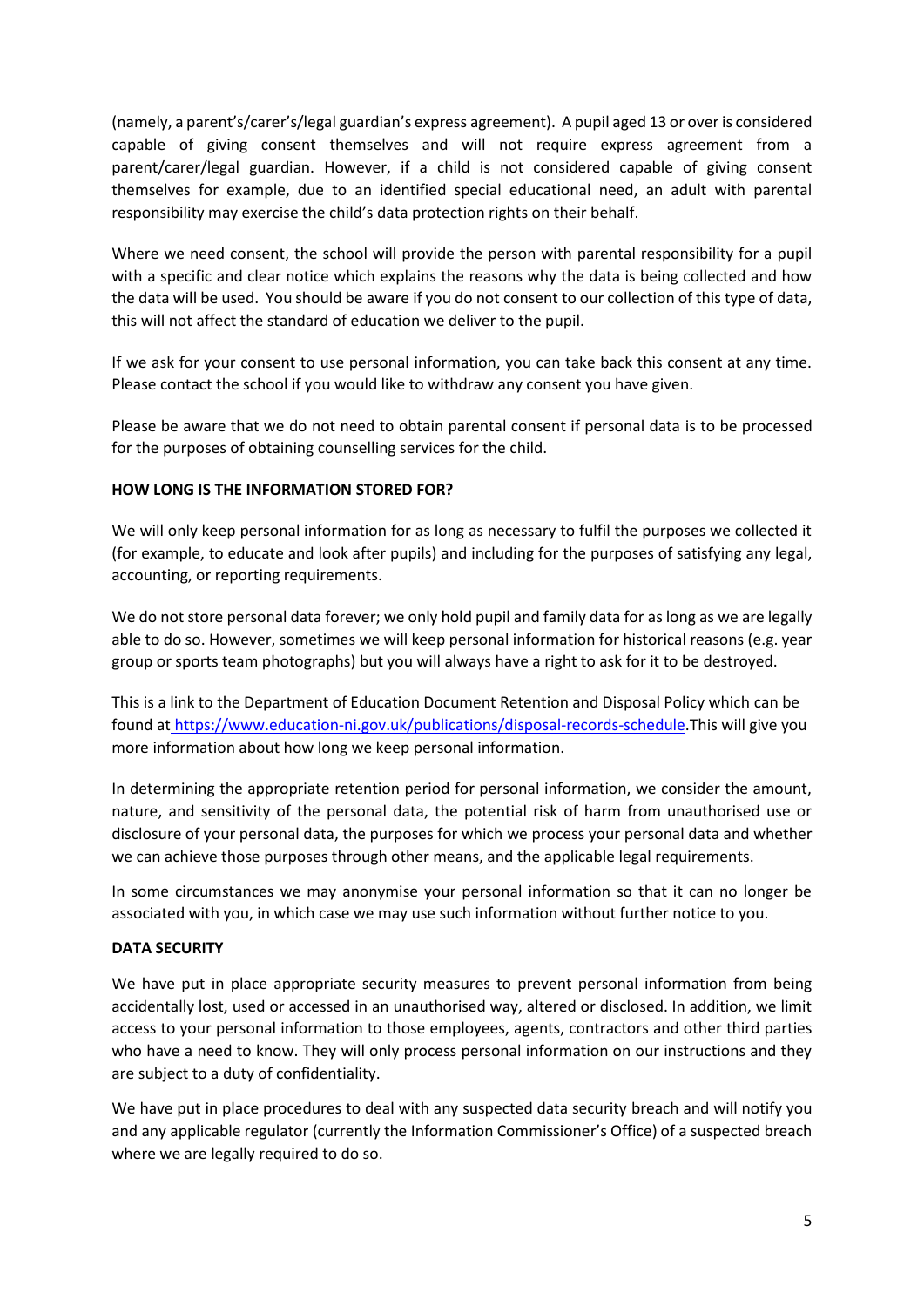### WHO WE SHARE PUPIL INFORMATION WITH

We may have to share pupil and their family's data with third parties, including third-party service providers and other bodies such as:

- the new school/s that the pupil attends after leaving us
- the Department of Education
- the Education Authority for Northern Ireland
- Northern Ireland Council for Curriculum Examinations and Assessments
- The Board of Governors
- General Teaching Council for Northern Ireland
- Youth Council for Northern Ireland
- Exceptional Circumstances Body
- Department of Health and Health & Social Care Trusts
- PSNI
- C2K School Management Information System
- [Data Systems such as [e.g. Doddle]
- Examination Boards such as CCEA
- Commercial standardised test providers.

### WHY WE SHARE PUPIL INFORMATION

We do not share information about our pupils with anyone without consent unless the law and our policies allow us to do so. We only permit access to personal data for specified purpose and in accordance with our instructions.

We are required to share pupils' data with the Department of Education and/or the Education Authority on a statutory basis. This data sharing underpins school funding and educational attainment policy and monitoring. We also share information with the NHS or a pupil's destination upon leaving school.

## **Schools Census**

The Department of Education has a legal right to ask for particular information under the Education and Libraries (NI) Order 2003 and is referred to as the "School Census". This information includes information on pupil characteristics such as date of birth, gender, ethnicity, religion, free school meal entitlement and special educational needs status. A number of statistical releases are made available through the Department of Education website covering data on enrolments, participation rates, pupil teacher ratios, school leavers, attendance and school performance

## **TRANSFERRING INFORMATION OUTSIDE THE EEA**

We will not transfer the personal information we collect about you to any country outside the EEA without telling you in advance that we intend to do so and what steps we have taken to ensure adequate protection for your personal information in those circumstances.

## **YOUR RIGHTS OF ACCESS, CORRECTION, ERASURE AND RESTRICTION**